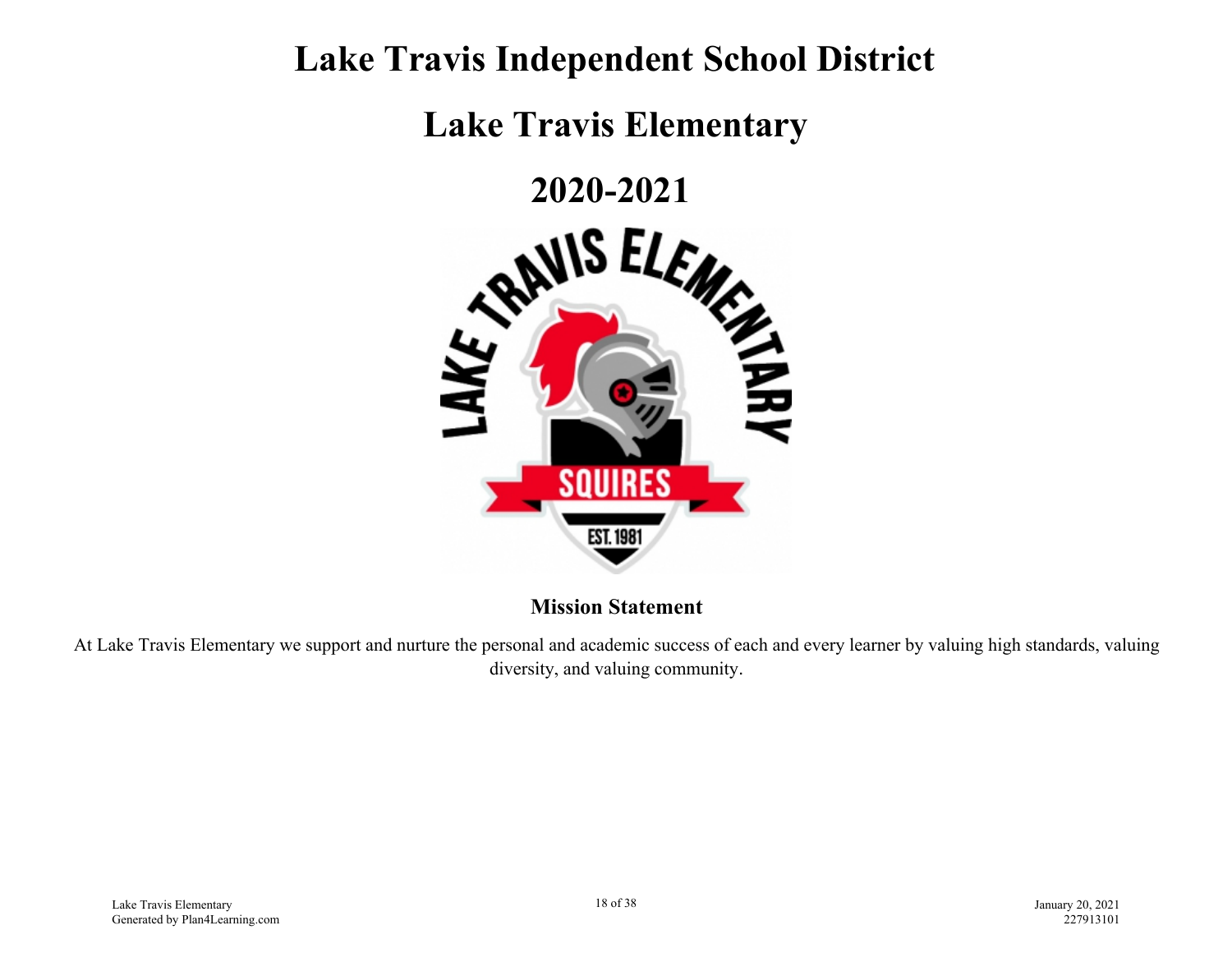## **Lake Travis Elementary 2020-2021**

**Goal 1:** Student Achievement:

Increase academic achievement for all learners while closing the gap between student populations in pursuit of masters performance using research-based best practices.

**Performance Objective 1:** Increase by three percentage points students approaching grade level standard or above on all tested Reading STAAR content areas for 3rd-5th grades 3rd Reading English 80% to 83% 3rd Reading Spanish 68% to 71% 4th Reading English 89% to 92% 4th Reading Spanish 57% to 60% 5th Reading English 86% - 89% 5th Reading Spanish 56% - 59%

**Performance Objective 2:** Increase by three percentage points students approaching grade level standard or above on all tested Math STAAR content areas for 3rd-5th grades 3rd Math 76% - 79% 4th Math 78% - 81% 5th Math 84% - 87%

**Performance Objective 3:** Decrease the achievement gap in 4th grade between eco dis and non eco dis in Math STAAR.

**Goal 2:** Community Investment and Support:

Welcome, inform and engage students, parents, and the community regarding the educational priorities, processes, initiatives, and challenges of the District.

**Performance Objective 1:** Use social media and newsletters to engage and inform the community regarding the educational priorities, processes, initiatives, celebrations, and challenges of the school.